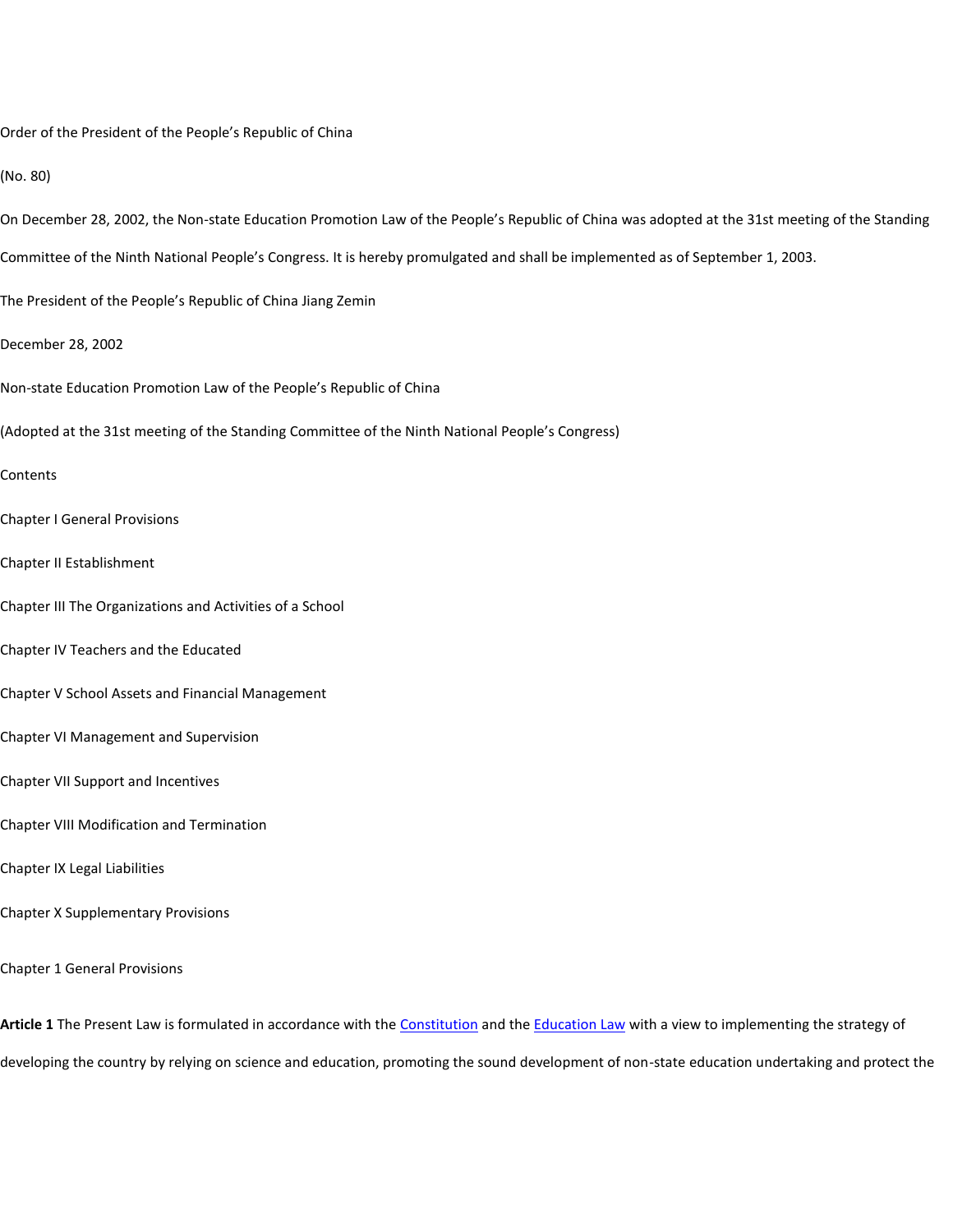legal rights and interests of private schools and the educated.

**Article 2** The present Law shall be applicable to the activities that any public organs or individuals, except for the state organs, run schools or other educational institutions to meet the demand of the society by utilizing non-state financial funds. Those not covered by the present Law shall be in accordance with the [Education Law](javascript:ESLC(10947,0)) and other laws governing education.

**Article 3** Non-state education is a public undertaking. It's a part of the socialist education undertakings.

The country adopts the policies of active encouragement, full support, correct guidance, and administration by law.

The people's governments of all levels shall list the non-state education undertaking into the programs of national economy and social development.

**Article 4** A non-state school shall abide by the laws and regulations, follow the state's educational policies, guarantee the education quality and commit itself to the training of talents for the cause of socialist construction.

Non-state schools shall abide by the principle of separating education from religion. No organization or individual may make use of religion to conduct activities that interfere with the educational system of the State.

**Article 5** Non-state schools and public schools are of the same legal status. The state protects the non-state schools' autonomy of operation.

The state protects the lawful rights and interests of the founder(s), the president, the faculty and the educated of a non-state school.

**Article 6** The state encourages donations to running schools.

The state will award and commend those bodies and individuals who have made outstanding contributions in the development of non-state education undertaking.

**Article 7** The administrative department for education under the State Council shall be responsible for the overall planning, comprehensive coordination and macro-management of non-state education work of the whole nation.

The administrative departments for labor & social security and other relevant departments under the State Council shall, within their respective functions and responsibilities defined by the State Council, be responsible for the different aspects of non-state education.

**Article 8** The educational administrative departments of local people's governments at or above the county level shall manage the non-state education within their respective administrative area.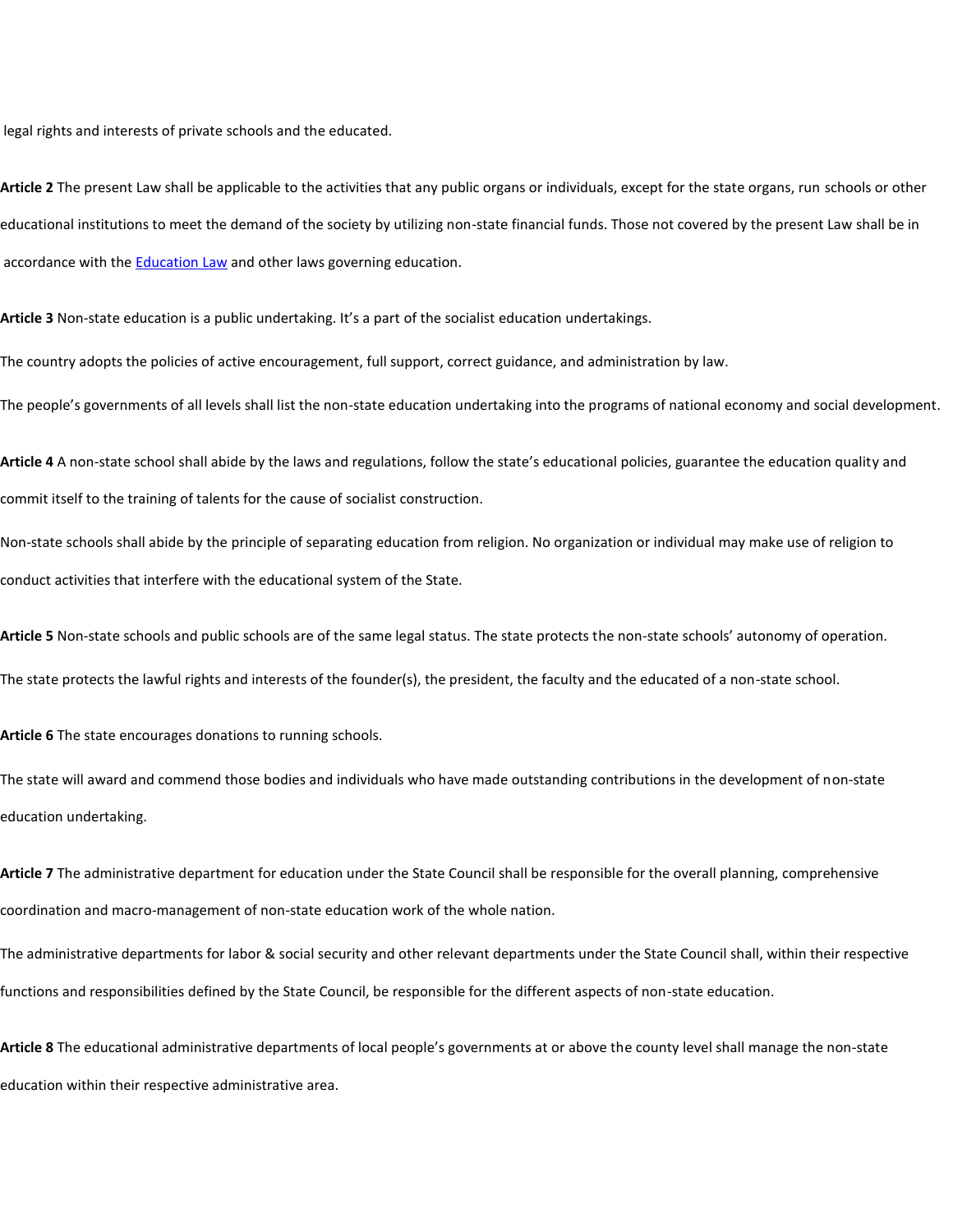The administrative departments for labor & social security and other relevant departments of local people's governments at or above the county level shall, within their respective functions and responsibilities, be responsible for the different aspects of non-state education.

Chapter II Establishment

**Article 9** The social bodies applying for the establishment of a non-state school shall be qualified as a legal person.

As for the individuals that run non-state schools shall have political rights and full civil capacity.

**Article 10** The establishment of a non-state school shall meet the needs of the development of local education and shall satisfy the requirements in the [Education Law](javascript:ESLC(10947,0)) and relevant other laws and regulations.

The standards for the establishment of a non-state school shall be executed by reference to those for the establishment of a state school of the same level and category.

**Article 11** Those non-state schools engaging in diploma education, pre-school education, self-taught examination, and other cultural education shall subject to the examination and approval of the administrative departments for education of the people's governments at or above the county level in accordance with their authorities defined by the state. Those non-state schools mainly engaging in training of professional skills and vocational qualifications shall subject to the examination and approval of the administrative departments for labor & social security in accordance with their authorities defined by the state and shall submit a copy to the educational administrative departments for archival purposes.

**Article 12** In applying for the preparations of establishing a non-state school, the applicant shall submit the following materials to the examination and approval organ:

(1)An application. An application shall include such elements as the founder, purposes, scale, level, form, conditions, interior management system, financing and management etc.

(2) The founder's name, domicile or name and address.

(3) Sources of the assets, the amount of the fund and effective evidential documents, which shall clearly include the property ownership.

(4) As for the donated school assets, an agreement of donation shall be submitted and it shall include the name of the donator(s), the amount of the donated assets, uses and management methods and relevant effective certification documents.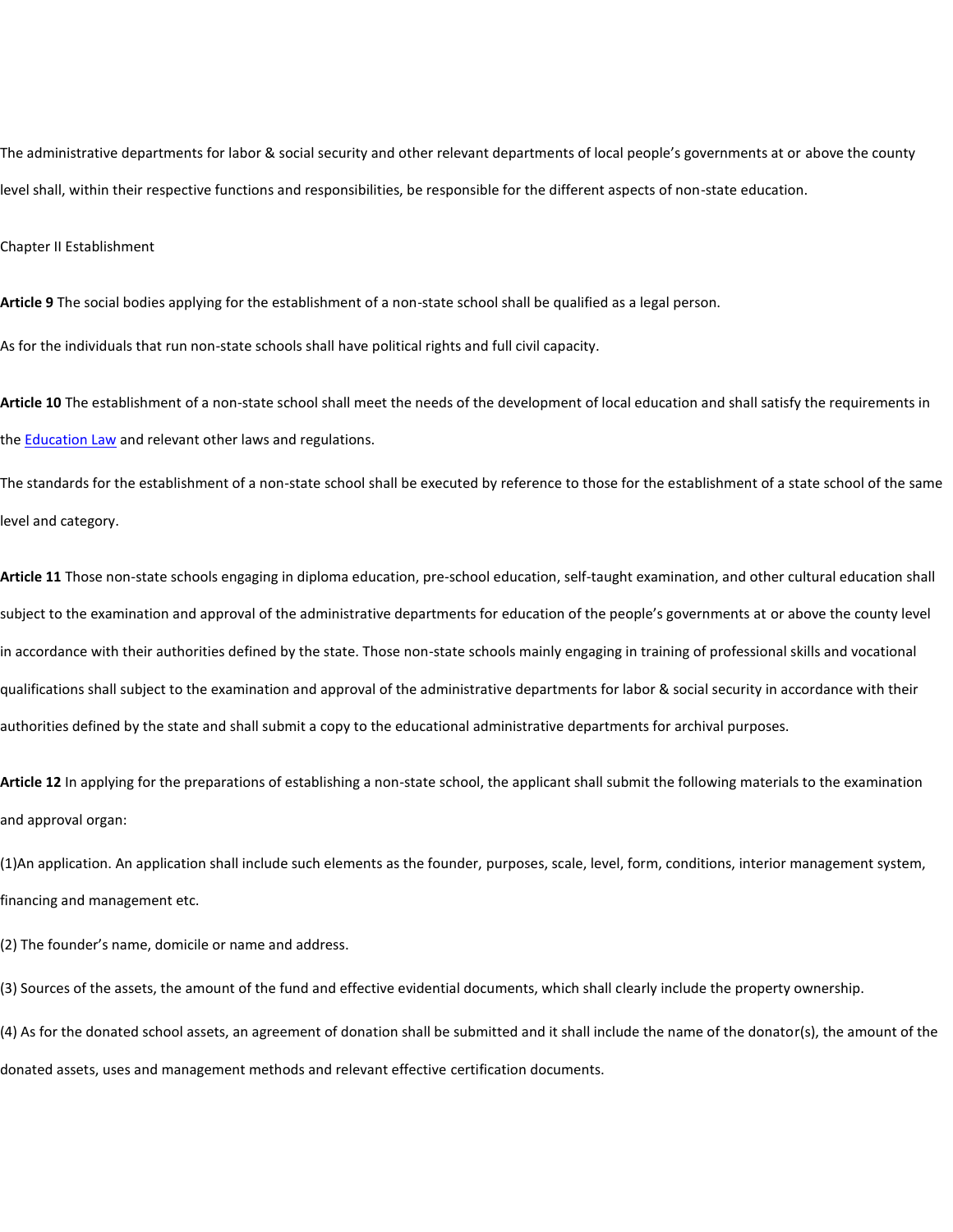Article 13 Within 30 days as of the acceptance of the application, the examination and approval organ shall make a decision of approval or disapproval form.

It shall issue a letter of ratification for the establishment preparations to the approved applicants. And it shall give explanations to the disapproved. The term for the establishment preparations shall not exceed 3 years. For those exceeding 3 years, the founder(s) shall re-file the application.

**Article 14** Applying for establishing a non-state school in due form, the founder shall submit the following materials to the examination and approval organ:

(1)the letter of ratification for the establishment preparations;

(2)a report on the proceeding of the establishment preparations;

(3)articles of incorporation of the school, the name of the members in the first school council, the board of directors and other decision-making bodies;

(4)valid certification documents of the school assets;

(5)evidential qualification documents of the president, the teachers and the accountants.

**Article 15** Those that meet the requirements for running a school and reach the establishment standards may directly apply for the establishment in due form and shall submit the materials as required in Article 12 and paragraphs (3), (4) and (5) of Article 14 of the present Law.

**Article 16** Within 3 months as of the acceptance of an application for establishing a non-state school in due form, the examination and approval organ shall make a decision of approval or disapproval in written form, and which shall be served to the applicant. As for an applicant for establishing a non-state college or university, the examination and approval organ may make a decision of approval or disapproval in written form within 6 months as of the acceptance of the application, and the decision shall be served to the applicant.

**Article 17** The examination and approval organ shall issue a license to the non-state schools approved to be established in due form. The examination and approval organ shall give explanations to those disproved.

**Article 18** A non-state school shall obtain the license and register in accordance with relevant laws and administrative regulations. And the registration organ shall handle the procedures instantly pursuant to relevant regulations.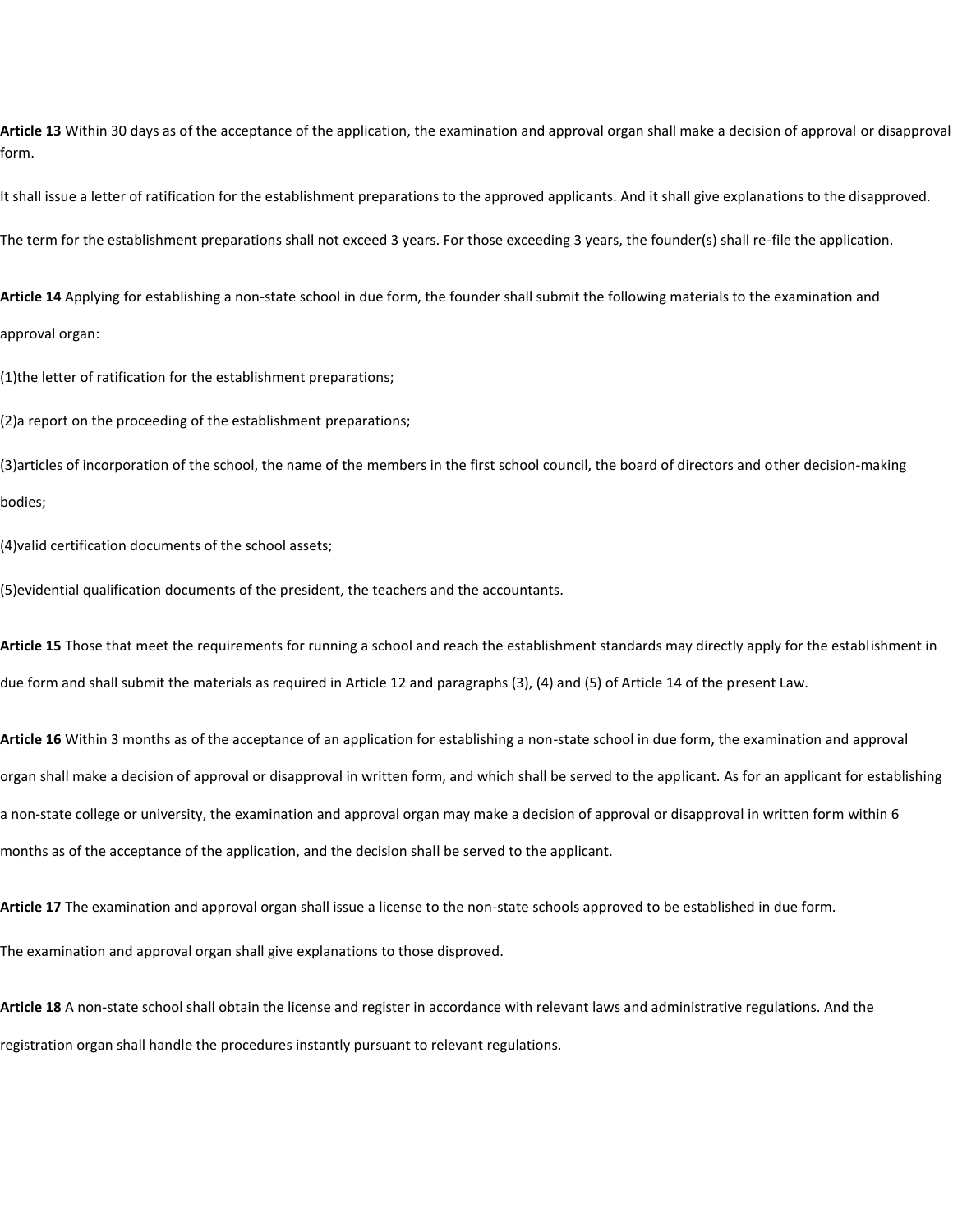Chapter III The Organizations and Activities of a School

**Article 19** A non-state school shall establish a school council, a board of directors and other forms of decision-making bodies.

**Article 20** The school council or the board of directors shall be organized by the founders, or their representative(s), the president, the representative(s) of the faculty and staff. More than 1/3 of the members of the school council or the board of the directors shall have more than five years of educational and teaching experiences.

The school council or the board of directors shall consist of at least five persons, with one acting as the director-general of the school council or chairman of the board of directors. Their names shall be reported to the examination and approval organ for archival purposes.

**Article 21** The school council or the board of directors shall exercise the following functions and powers:

(1) to appoint and to dismiss the president of the school;

(2) to modify the articles of incorporation of the school and to formulate the school rules & regulations;

(3) to make development program and to ratify annual work plan;

(4) to raise funds for the school, to check the budget and the final accounts;

(5) to decide the number of faculty and staff and the wage standards;

(6) to decide the division, merge and termination of the school;

(7) to decide other significant matters.

The functions and powers of other forms of decision-making bodies shall be executed by reference to this Article.

**Article 22** The legal representative of a non-state school shall be the director-general of the school council or the chairman of the board of directors or the president.

**Article 23** Non-state schools appoint their presidents by referring to the appointment requirements for the presidents of public schools of the same type and level, but the age requirement may be appropriately loosened, and the candidates shall be reported to the examination and approval authority for examination and approval.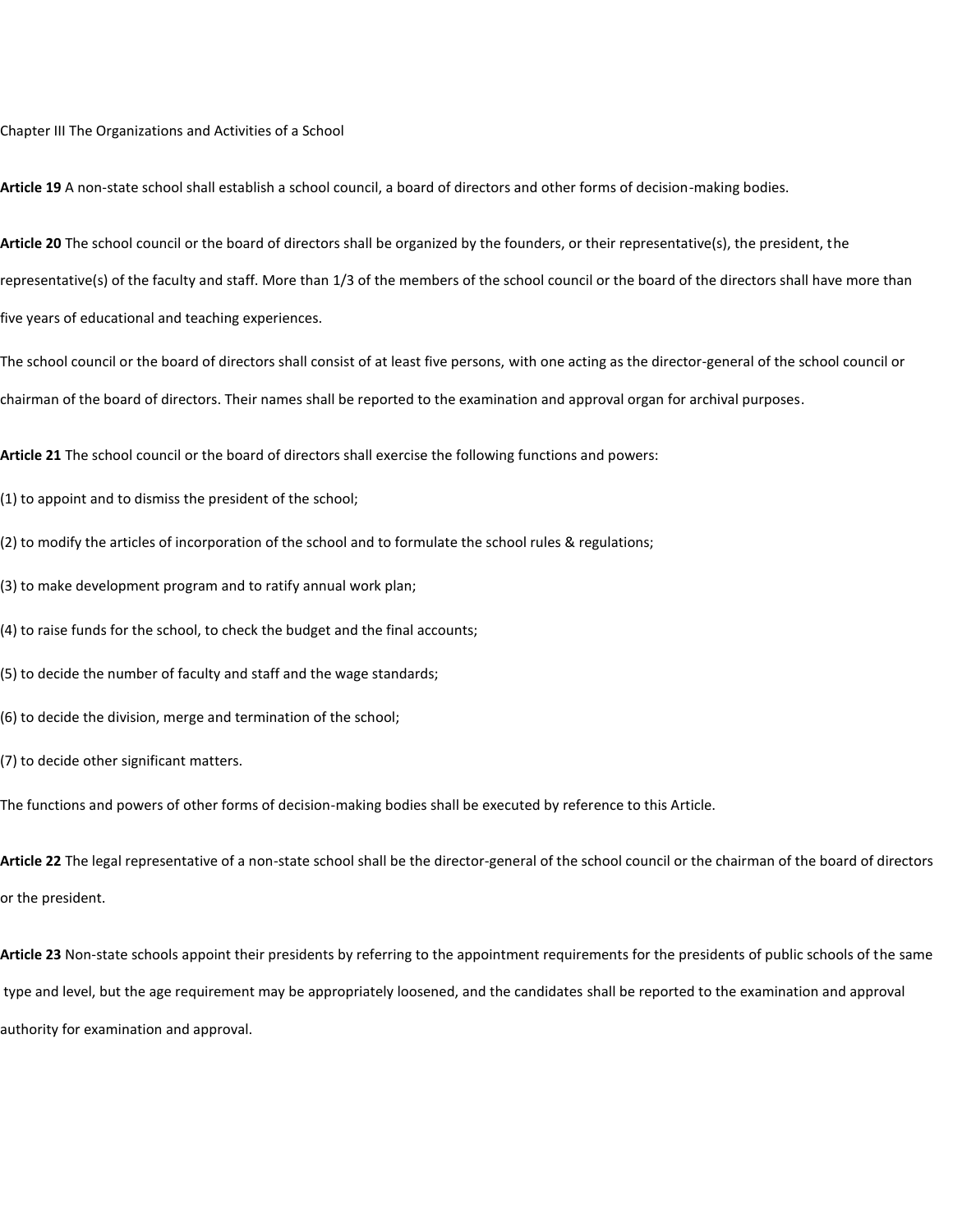**Article 24** The president of a non-state school shall be in charge of teaching and administrative work. He (she) shall exercise the following functions and powers:

(1)to execute the decisions made by the school council, the board of directors and other forms decision-making bodies;

(2)to carry out the development program, to make annual work plans, financial budget and to formulate school rules & regulations;

(3)to employ and dismiss the faculty and staff members, to give them award or punishments;

(4)to launch activities of teaching and scientific research, to ensure the teaching quality;

(5)to take charge of the routine management of the school;

(6)other powers authorized by the school council, the board of directors and other forms of decision-making bodies.

**Article 25** In accordance with pertinent regulations, a non-state school may confer its students a diploma, or a certificate of completion, or a training course certificate in light of their respective category, required number of years of schooling and scores.

For the students who accept vocational training, those have been appraised as qualified by the certifying agency ratified by the government may be conferred a national vocational qualifications certificate.

**Article 26** A non-state school shall ensure the faculty and staff's participation in the democratic management and supervision through the faculty and staff representative assembly, in which the teachers are the principal, or through other forms.

The teachers and other workers of a non-state school are entitled to establish a labor union in accordance with the [Trade Union Law](javascript:ESLC(37083,0)) for the purposes of protecting their legitimate rights and interests.

Chapter IV Teachers and the Educated

**Article 27** The teachers and the educated have the same legal status as those of a public school.

**Article 28** The teachers employed by a non-state school shall be qualified in teaching as required by the state.

**Article 29** A non-state school shall provide moral education and professional training for the teachers.

**Article 30** In accordance with the law, a non-state school shall ensure the faculty and staff's wages and welfare treatments and pay the fees of social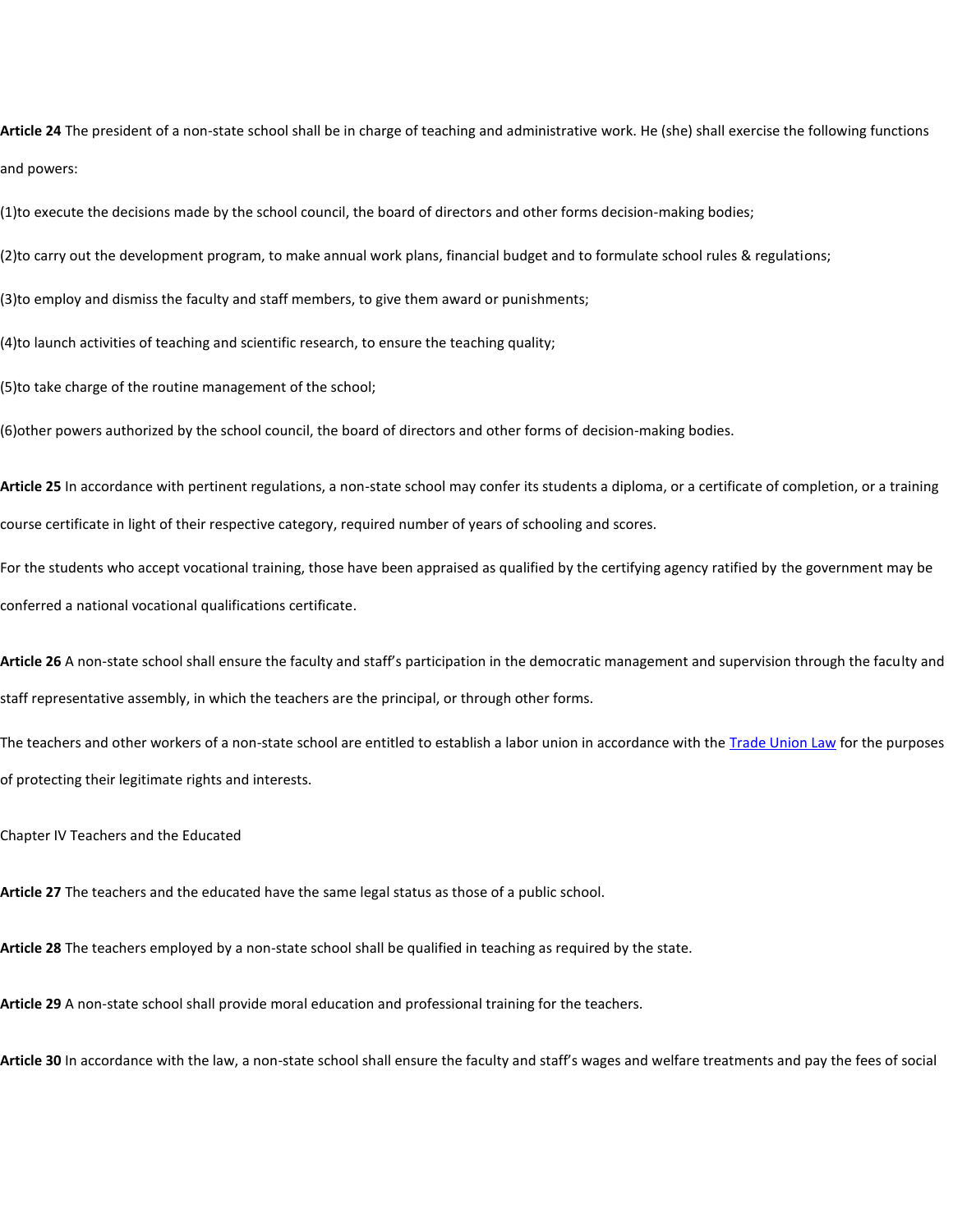insurance on their behalf.

**Article 31** In the aspects of professional training, appointment of position, the calculating method of teaching age and working age, award and social activities etc., the faculty and staff of a non-state school and those of a state school shall enjoy identical rights in accordance with the law.

**Article 32** A non-state school shall safeguard the legitimate rights and interests of the educated.

A non-state school shall create a student management system and may give award or punishment to the students.

**Article 33** In the aspects of entering a higher school, employment, social special treatment and the public appraisal of advanced individual, the teachers in a non-state school and those of a state school of the same level and category shall enjoy identical rights.

Chapter V School Assets and Financial Management

**Article 34** A non-state school shall formulate a financial, accounting and assets management system according to law and shall set up accounting books pursuant to relevant regulations of the state.

**Article 35** A non-state school shall enjoy all the legal person property rights formed by the invested assets of the founders, state-owned assets, donated properties and the school's accumulated assets.

**Article 36** During the period of a non-state school's continuous existence, all its assets shall be managed and used by this school, no institution or individual is allowed to encroach upon.

No institution or individual is allowed to collect any nominal fees in violation of the laws and regulations.

**Article 37** The items and standards for tuition fees to be collected from the people who accept degree education shall be set down by the non-state school and shall be reported to relevant departments for approval and publicity. The items and standards of the tuition fees to be collected from the people who accept other forms of education shall be set down by the non-state school and shall be reported to relevant departments for archival purposes and publicity.

The tuition fees collected by a non-state school shall be used mainly in teaching activities and in improving school conditions.

**Article 38** The use of the assets and the financial management of a non-state school shall be subject to the supervision of the examination and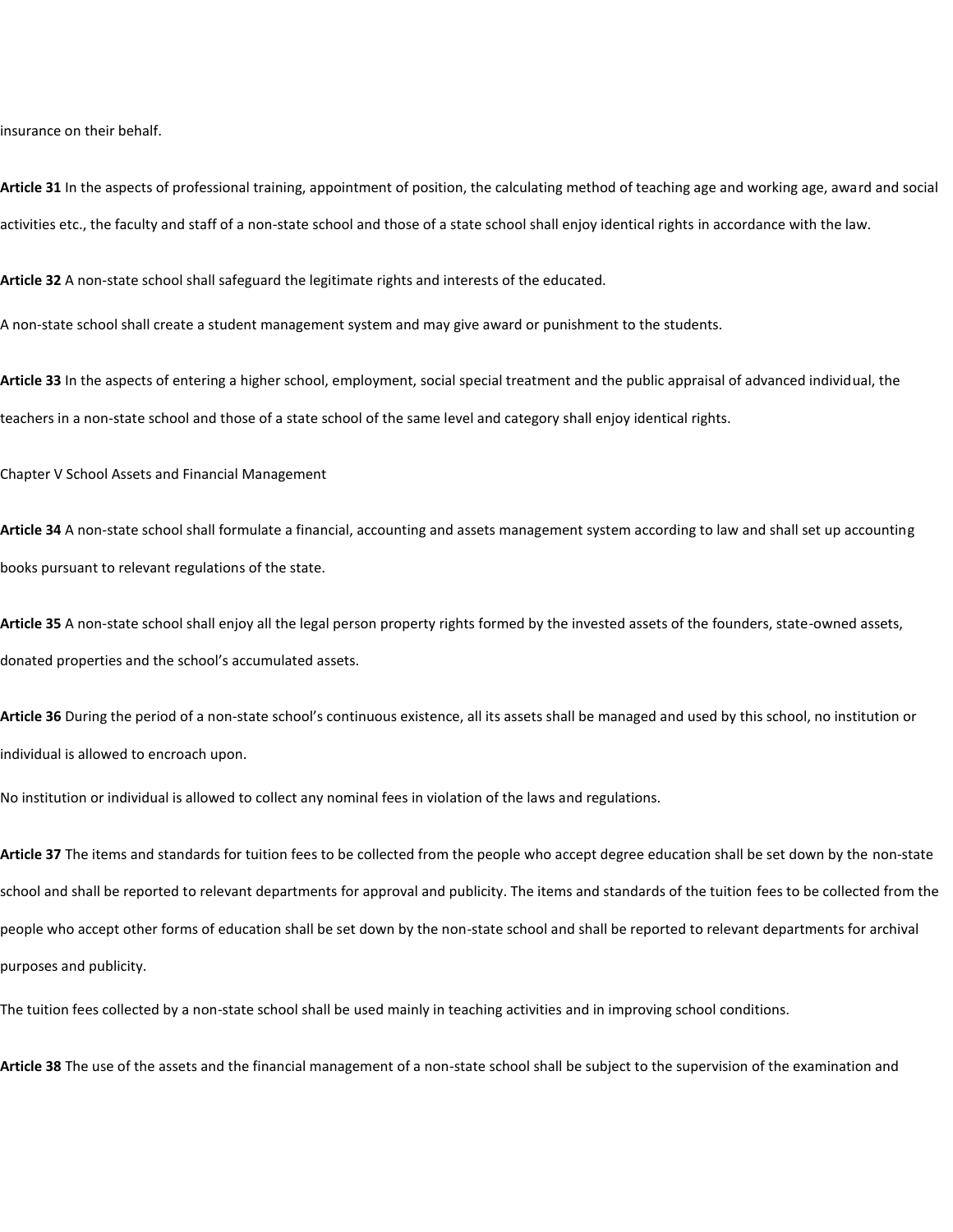approval organ and other relevant departments.

By the end of every fiscal year, a non-state school shall make financial statement and entrust an accounting firm to audit in accordance with the law and publicize the auditing results.

Chapter VI Management and Supervision

**Article 39** The administrative departments for education and other relevant departments shall guide the work of teaching and teacher's training of the non-state schools.

**Article 40** The administrative departments for education and other relevant departments shall, in accordance with the law, supervise the non-state schools, urge them to improve the quality of education, organize or entrust a social intermediary organization to assess the level and quality of education, and disclose the assessed results to the public.

**Article 41** The enrollment brochures and advertisements of the non-state schools shall be reported to the examination and approval organ for archival purposes.

Article 42 Where a non-state school infringes upon the legitimate rights and interests of the educated, the educated and their relatives are entitled to the administrative departments for education and at other relevant departments. Pertinent departments shall make timely solutions.

**Article 43** The state supports and encourages social intermediary organizations to offer services to the non-state schools.

Chapter VII Support and Award

**Article 44** The people's governments at (or above) the county level may establish special funds to support the development of non-state schools, to award and commend the collectives and individuals that have made outstanding contributions.

**Article 45** The people's governments at (or above) the county level may support the non-state schools through providing financial aid, leasing, or transferring of the unused state-owned assets and other measures.

**Article 46** A non-state school enjoys the tax preferential policies as provided by the state.

**Article 47** A non-state school may accept donations from the citizens, legal persons or other bodies in accordance with relevant laws and regulations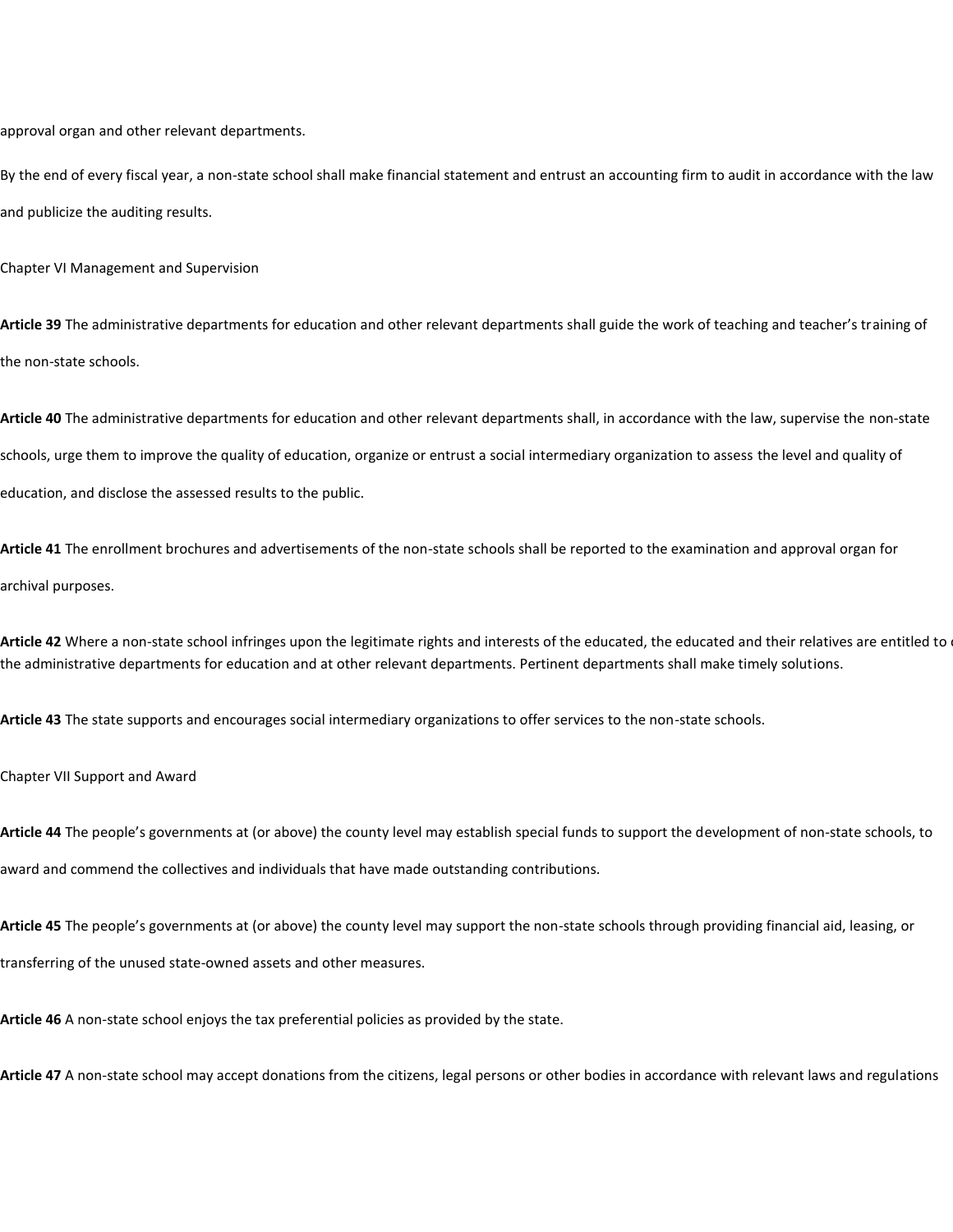of the state.

The state shall give tax preference to the citizens, legal persons or other bodies that make donations to non-state schools and commend them.

**Article 48** The state encourages the financial institutions to support the development of non-state education by means of credits.

**Article 49** Where a people's government entrusts a non-state school to undertake the task of compulsory education, it shall appropriate relevant education funds to this school according to the entrustment agreement.

**Article 50** For newly built or expanded non-state schools, the people's governments shall give them preference according to relevant regulations concerning land for public utility and construction. The land used for education shall not be used for other purposes.

**Article 51** After a non-state school has deducted its costs, has reserved development funds and has drawn other necessary expenses in accordance with relevant regulations of the state, the contributors may obtain reasonable gains from the balance of the school. Concrete measures for reasonable shall be formulated by the State Council.

**Article 52** The state shall take measures to support and encourage social bodies and individuals to run non-state schools in regions inhabited by the minority ethnic groups and in the outlying and poverty-stricken areas for the development of educational undertakings.

Chapter VIII Modifications and Termination

**Article 53** The division or merge of a non-state school shall be reported to the examination and approval organ for approval via the school council or the board of directors after the financial liquidation has been completed.

Within 3 months as of the acceptance of an application for division or merge of a non-state school, the examination and approval organ shall make a written reply to the applicant. For an application of division or merge of a non-state college or university, the examination and approval organ may also make a written reply to the applicant within 6 months as of the acceptance of the application.

**Article 54** Where a non-state school is to modify its founders, the proposition shall be put forward by the founders, and after the financial liquidation has been completed, it shall be reported to examination and approval organ upon the consent of the school council or the board of directors.

**Article 55** Modifications of a non-state school's name, level or category shall be reported to the examination and approval organ for approval.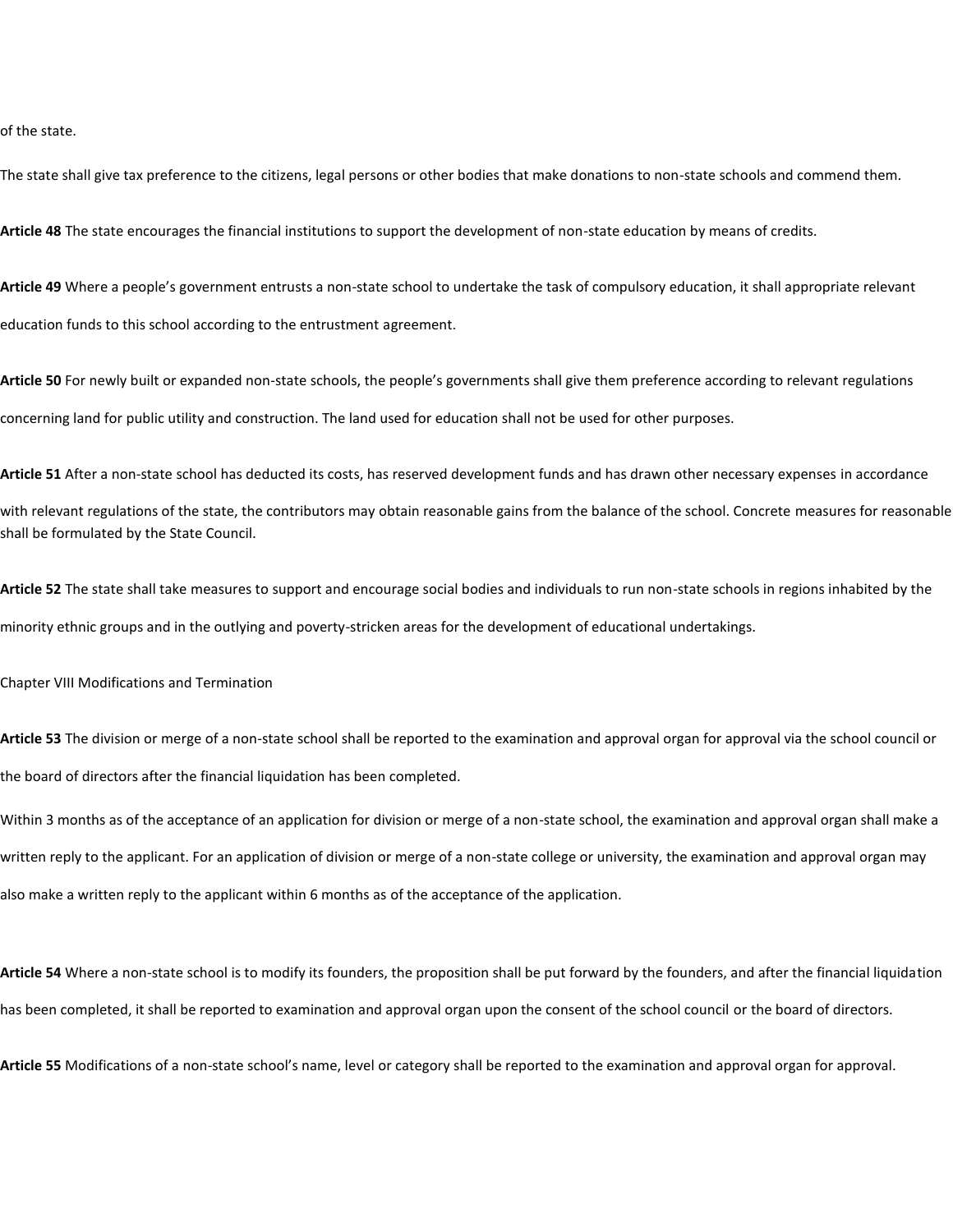The examination and approval organ shall make a written reply to the applicant within 3 months as of the acceptance of the application for changing into another non-state school. For an application of changing into a non-state college or university, the examination and approval organ may also make a written reply within 6 months as of the acceptance of the application.

**Article 56** A non-state school shall terminate under any of the following circumstances:

(1)as required by the articles of incorporation of the school and upon the approval of the examination and approval organ;

(2)the license to run a school has been revoked;

(3)It is unable to keep on running the school because of insolvency.

**Article 57** When a non-state school terminates, it shall make proper arrangement for the students at school. When a non-state school engaged in compulsory education terminates, the examination and approval organ shall assist the school in arranging the students to continue their school educat

**Article 58** When a non-state school terminates, it shall make financial liquidation in accordance with the law.

Where a non-state school requests for the termination itself, the school shall organize the liquidation. Where a non-state school is canceled by the examination and approval organ in accordance with the law, the examination and approval organ shall organize the liquidation. Where a non-state school is unable to keep on running the school because of insolvency, the people's court shall organize the liquidation.

**Article 59** The properties of a non-state school shall be cleared according to following order:

(1)repaying the students tuition fees, incidental expenses and other fees;

(2)paying the faculty and staff their wages and social insurance fees;

(3)repaying other debts.

The properties left after clearing the above-mentioned items shall be disposed of pursuant to relevant laws and regulations.

**Article 60** Where a non-state school is terminated, the examination and approval organ shall take back its license, destroy its seals and make deregistration.

Chapter IX Legal Liabilities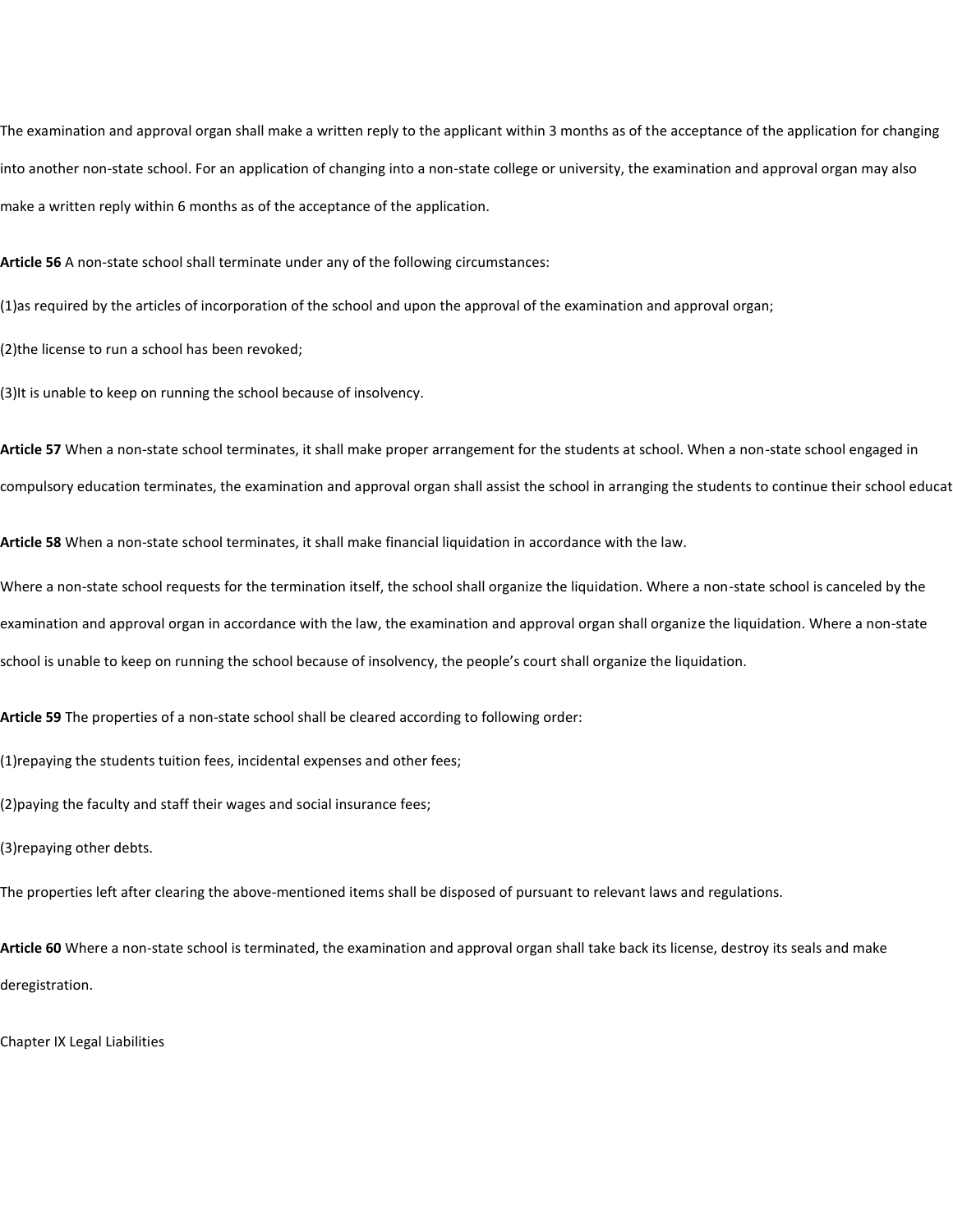**Article 61** Where a non-state school violates the [Education Law](javascript:ESLC(10947,0)) or th[e Teachers Law,](javascript:ESLC(6385,0)) it shall be given punishments in accordance with the [Education Law](javascript:ESLC(10947,0)) or the [Teachers Law.](javascript:ESLC(6385,0))

**Article 62** Where a non-state school has any of the following acts, the examination and approval organ or other relevant departments shall order it to correct within a time limit and give it a warning. Where a non-state school has illegal incomes, the illegal incomes shall be confiscated after the collected fees have been reimbursed. Where the circumstances are serious, it shall be ordered to stop enrollment and its license shall be taken back. Where the violation constitutes a crime, it shall be investigated for criminal liabilities.

(1)the division or merge of a non-state school without permission;

(2)the modifications of non-state school's name, level, category and founders without permission;

(3)issuing false enrollment brochures or advertisements for the purpose of cheating property of money;

(4)illegally conferring or forging diplomas, certificates of completion, training course certificates and vocational qualifications certificates;

(5)causing bad consequences in the society due to poor management such that the teaching has been affected;

(6) obtaining the license to run a school by submitting false evidential documents or by other fraudulent means of disguising some important facts;

(7) forging, altering, selling or buying, leasing or lending the license to run a school;

(8) to stop running a school maliciously, to spirit the capital away or to appropriate the funds of running a school.

**Article 63** Where an examination and approval or one of the relevant departments has any of the following acts, its superior organ shall order it to get right. If the circumstances are serious, the person chiefly in direct charge and other persons held to be directly responsible shall be imposed an administrative sanction in accordance with the law; If the act caused economic losses, they shall bear the liability for compensation. If the act constitutes a crime, the offender shall be subject to criminal liabilities pursuant to the law:

(1)Having accepted the establishment application, but it failed to make a reply within the time limit as provided by the present Law;

(2)granting approval to the application which is inconsistent with the requirements of the present Law;

(3)negligence of management which has brought serious consequences;

(4)collecting fees in violation of relevant regulations of the state;

(5)infringing upon the legitimate rights and interests of a non-state school;